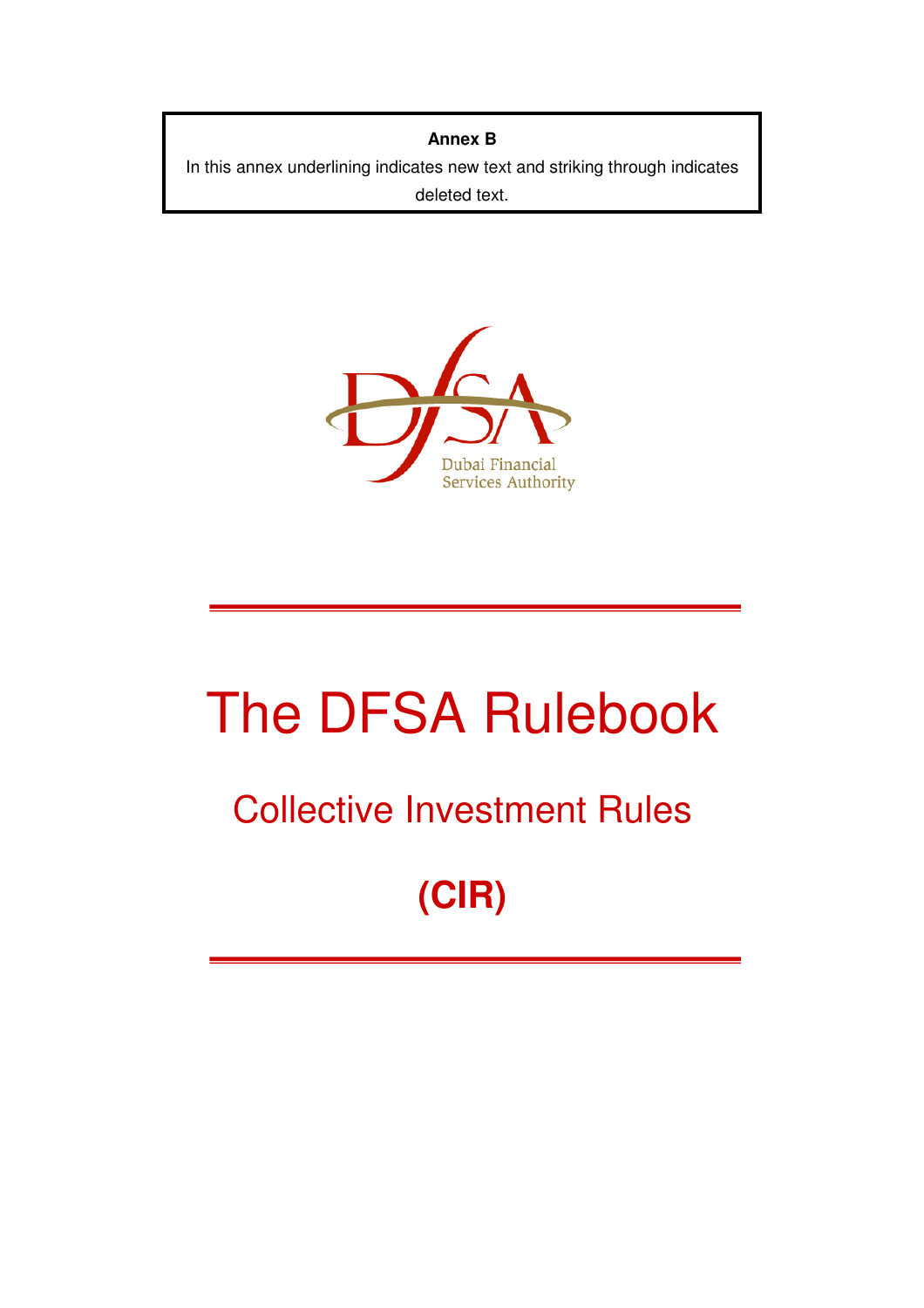

# **15 PUBLIC FUND PROSPECTUS**

#### **……...**

### **15.5 Drawing up a Prospectus for Islamic Funds**

- **15.5.1** An Operator of an Islamic Fund must state in the Fund's Prospectus:
	- (a) that all the operations in relation to the Fund will be conducted in accordance with Shari'a;
	- (b) the names of the members of the Shari'a Supervisory Board and their qualification and education;
	- (c) the manner and frequency of Shari'a reviews ; and
	- (d) the disclosures required by AAOFI FSA AAOIFI FAS 14; and
	- (e) the additional disclosure, if applicable, prescribed under App 6.

#### **Guidance**

- 1. An Operator should consider providing additional information to support the statement under Rule 15.5.1 (a) as indicated in 2 and 3 below.
- 2. The Operator should provide sufficient details setting out the basis upon which the Fund has been approved and certified as Shari'a compliant by its Shari'a Supervisory Board. Such details should include the basis of the underlying principles, i.e. the fatwas or rulings, including reference to any relevant ijtihad, ijma, qiyas or other. Where applicable, reference should be made to any Islamic indices to be used. In addition, where applicable, the screening process and any filters used should be identified.
- 3. The Operator should set out each of the key features of the Fund and explain the rationale for determining why each of these features are considered Shari'a compliant by the Fund's Shari'a Supervisory Board.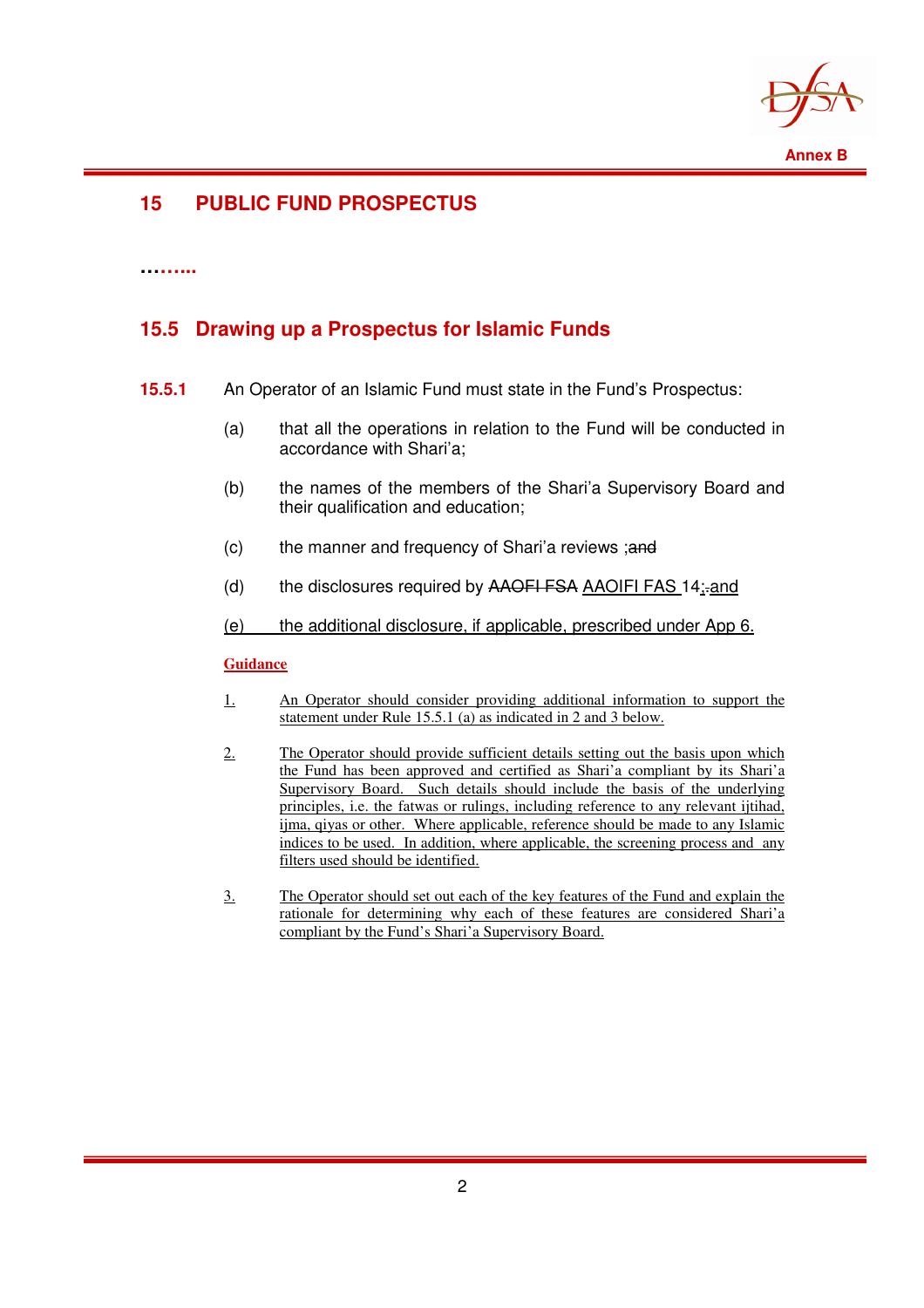

## **19 PRIVATE FUND PROSPECTUS**

#### **……...**

#### **19.5 Drawing up a Prospectus for Islamic Funds**

#### **19.5.1** An Operator of an Islamic Fund must state in the Fund's Prospectus:

- (a) that all the operations in relation to the Fund will be conducted in accordance with Shari'a;
- (b) the names of the members of the Shari'a Supervisory Board and their qualifications and experience;
- (c) the manner and frequency of Shari'a reviews ; and
- (d) the disclosures required by AAOFI FSA AAOIFI FAS 14;-and
- (e) the additional disclosure, if applicable, prescribed under App 6.

#### **Guidance**

- 1. An Operator should consider providing additional information to support the statement under Rule 19.5.1(a) as indicated in 2 and 3 below.
- 2. The Operator should provide sufficient details setting out the basis upon which the Fund has been approved and certified as Shari'a compliant by its Shari'a Supervisory Board. Such details should include the basis of the underlying principles, i.e. the fatwas or rulings, including reference to any relevant ijtihad, ijma, qiyas or other. Where applicable, reference should be made to any Islamic indices to be used. In addition, where applicable, the screening process and filters used should be identified.
- 3. The Operator should set out each of the key features of the Fund and explain the rationale for determining why each of these features are considered Shari'a compliant by the Fund's Shari'a Supervisory Board.